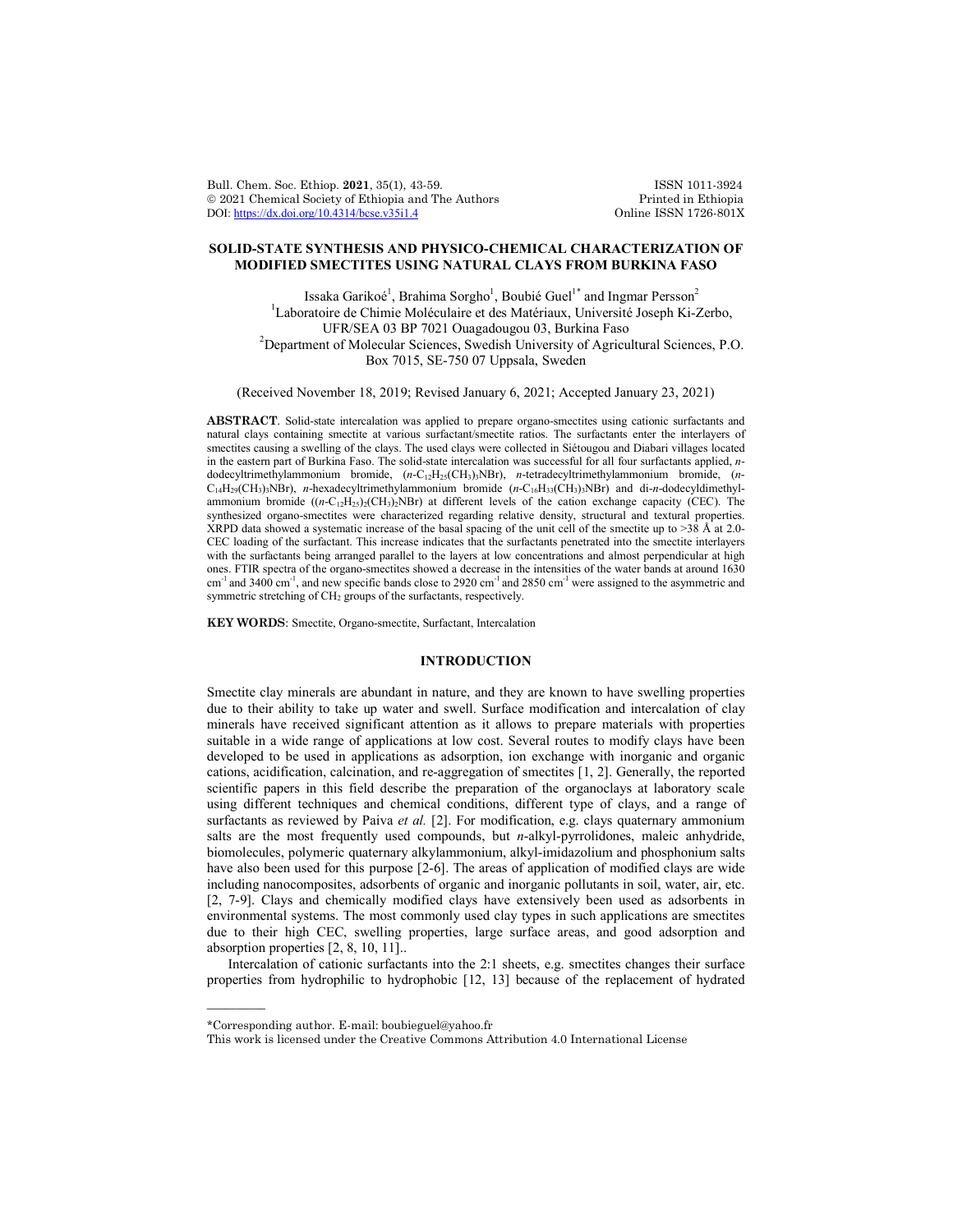metal cations between the sheets by cationic surfactants. This is seen through a decrease in the intensities of the water bands in the infrared region at around  $1630 \text{ cm}^{-1}$  and  $3400 \text{ cm}^{-1}$  [12, 13] and new bands related to the surfactants. Transmission and scanning electron microscopy analyses (TEM and SEM, respectively) have been applied to study the macrostructural features of modified clays [14-16]. The TEM analyses showed the packing density of modified clays within the interlayer space, and SEM micrographs showed the difference in surface morphology of untreated and modified clays [14-16]. Thermogravimetry (TG) and differential scanning calorimetry (DSC) have been applied to get information on the thermal behavior of modified clays [17, 18]. The result of the modification of clays is seen as swelling, thus, the basal spacing between the sheets has increased [2, 14, 19]. As a result, organoclays exhibited better adsorption capacity, e.g. organic contaminants [2, 20, 21]. According to literature, the behavior and properties of organoclays are strongly related to their structure and the chemical properties of the intercalated compound between the sheets [1, 2, 14, 22]. Numerous previous studies have shown that the  $d_{001}$  spacing of the modified clays is strongly related to the length and number of the alkyl chains and the packing density of the intercalated surfactants of the modified clays [22, 23, 24].

Modified clays are normally prepared in aqueous solution by cation exchange or solid-state reactions. Organic molecules can be intercalated in dried clay minerals by solid-state reactions without use of solvents and this makes the preparation procedure environmentally friendly and more suitable for industrialization [2, 25]. Solid-state intercalation is therefore to be preferred for modified clays [25, 26]. However, so far it has been less employed than procedures in aqueous solution [2, 12, 14]. The first solid-state intercalation of alkylammonium cations into clay minerals was reported by Ogawa *et al.* [25, 27]. Although solid-state intercalation reactions showed several advantages, so far a limited number of studies are reported on the synthesis of modified clays by solid-state reactions [2, 27, 28]. The use of intercalation reactions of organic compounds into clays and clay minerals using solid-state reactions has been described elsewhere [2, 26].

In the present work, the solid-state intercalation method was applied to the preparation of organoclays because of simple handling and relatively low cost [25, 26, 28]. Although different types of clays from several regions and suppliers have been used to prepare modified clays, further studies using solid-state intercalation technique to introduce organic compounds into clays and clay minerals are relevant from both scientific and applied point of view. Since the chemical composition of smectite clays varies from one deposit to another, more studies are needed to assess their usefulness as cheap and effective materials with sorption capacity regarding removal of organic contaminants in different environmental applications. To the best of our knowledge, although large deposits of smectite clays, which constitute an important mineral resource, are located in the Eastern part of the country, they have not yet been used for organoclays preparation. These deposits of smectite clays being largely available for the synthesis of modified clays, by intercalating cationic surfactants between the raw clay sheets, a wide range of applications could be considered at low cost in the country.

Four cationic surfactants  $n-C_{12}H_{25}(CH_3)_3N^+$ ,  $n-C_{14}H_{29}(CH_3)_3N^+$ ,  $n-C_{16}H_{33}(CH_3)_3N^+$  and (n- $C_{12}H_{25}$ )<sub>2</sub>(CH<sub>3</sub>)<sub>2</sub>N<sup>+</sup> ions as bromide salts have been used in solid-state intercalation reactions with two natural clays of smectite type collected in the Eastern part of Burkina Faso. Clays modified with quaternary alkylammoniums derivatives such as *n*-hexadecyltrimethylammonium and *n*dodecytrimethyl-ammonium bromides have been reported in a number of studies [12, 21, 24, 29, 30, 31], those intercalated with *n*-tetradecyltrimethylammonium and di-*n*dodecyldimethylammonium bromides have only been the subject of a limited number of studies [21, 23, 24, 29, 32].

The present work was undertaken to investigate the solid-state intercalation of three alkyltrimethylammonium and one di-alkyldimethylammonium cations into two natural smectite clays collected from large deposits located in the Eastern part of Burkina Faso, and the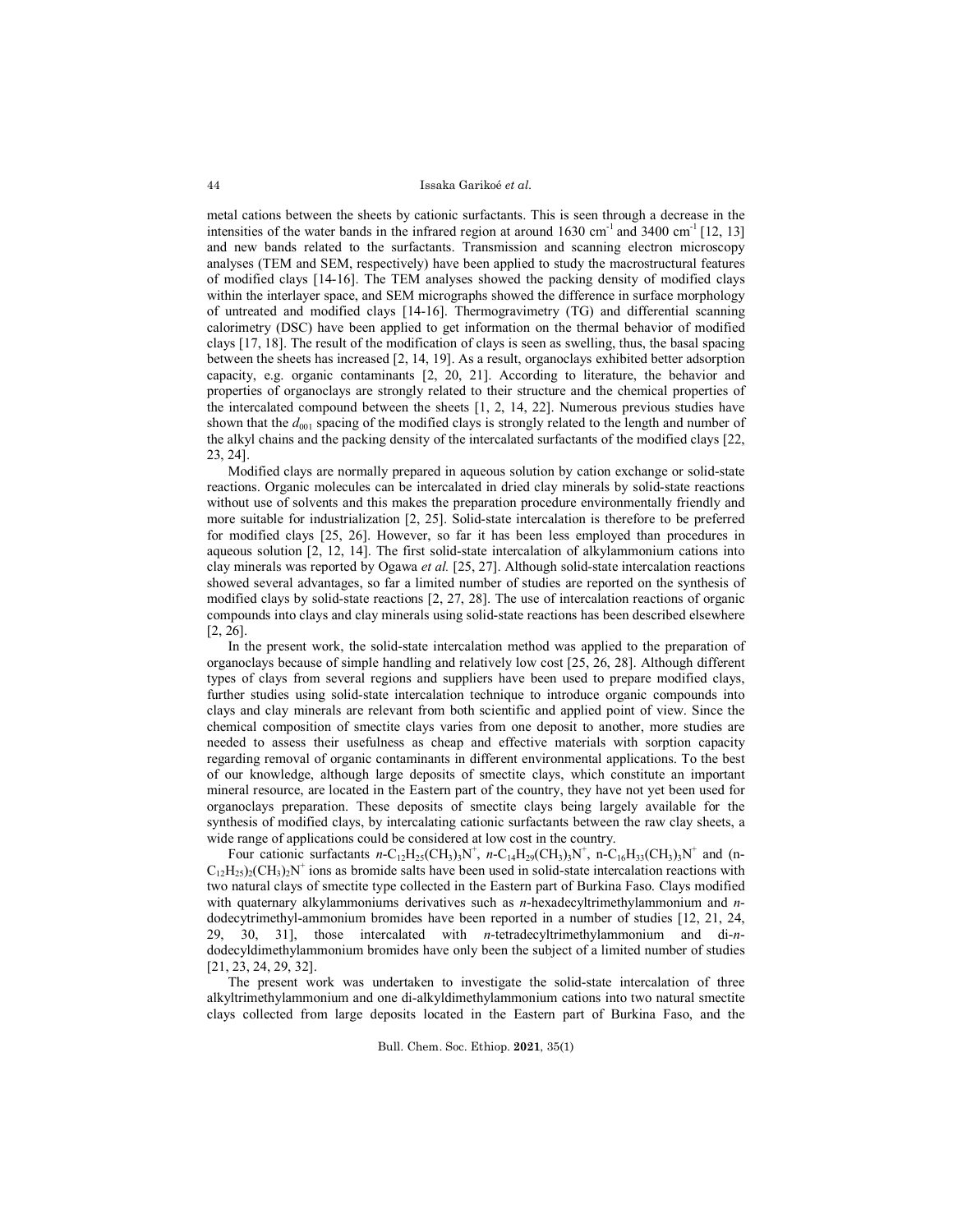subsequent changes of structure and physicochemical properties. The relationship between the  $d_{001}$  basal spacing of the modified clays and the length, the number of long alkyl chains in the quaternary alkylammonium ions has been one of the main objectives of this study. Furthermore, the interlayer configuration of intercalated surfactants in the two smectite clays has been elucidated. The variation of the relative density of the organoclays depending on different loading of surfactants has been determined, as this has been scarcely studied [33].

### **EXPERIMENTAL**

### *Materials*

The natural clays used in this study are from Siétougou and Diabari villages, denoted AH and DI, respectively, located in the Eastern region of Burkina Faso at the following coordinates, AH: latitude = 11°54'43.2'', longitude =  $00^{\circ}38'22.7'$ ', and DI: latitude =  $11^{\circ}51'19.9'$ ', longitude = 00°25'08.07''.

The used surfactants *n*-dodecyltrimethylammonium bromide (n-C<sub>12</sub>H<sub>25</sub>(CH<sub>3</sub>)<sub>3</sub>NBr, (C<sub>12</sub>)), *n*tetradecyltrimethylammonium bromide  $(n-C_{14}H_{29}(CH_3)_3NBr, (C_{14}))$ , *n*-hexadecyltrimethylammonium bromide  $(n-C_{16}H_{33}(CH_3)_3NBr, (C_{16})$  and di-*n*-dodecyldimethylammonium bromide  $((n-C_{12}H_{25})_{2}(CH_{3})_{2}NBr, (2C_{12}))$ , were purchased from Sigma-Aldrich (≥98% purity). Silver nitrate (AgNO<sub>3</sub>, Sigma-Aldrich,  $\geq$ 99.8% purity) was used as purchased to test the presence of the bromide ions in the washing water after treatment of clays with the surfactants.

#### *Organosmectites synthesis*

The synthesis of organoclays was undertaken by the following procedure: 4 g of dried clay (powder size,  $\leq 80 \text{ }\mu\text{m}$ ) and a well-defined amount of surfactant, which represents a level of 0.5 CEC, 1.0 CEC, 1.5 CEC and 2.0 CEC of the used clay, was placed in an agate mortar. The mixture was ground for 10-15 min to get a homogeneous powder. The treated clays were washed with distilled water to get rid of the bromide ions as checked by the addition of an aqueous solution of silver nitrate, dried at room temperature, and further dried in oven at 100 °C for 4 hours. The dried modified clays were ground in an agate mortar and stored in closed bottles. The modified clays were labelled as surfactant loading-type of surfactant-original location of the clay, e.g.  $0.5$  CEC-C<sub>12</sub>-AH.

# *Characterization techniques*

Cation exchange capacity was determined by adsorption of copper ethylenediamine Cu<sub>2</sub>(en)<sub>2</sub><sup>2+</sup> complex [34]. The CEC values were determined at 34.2 meq/100 g and 25.4 meq/100 g for the raw clays from AH and DI, respectively.

The relative densities of raw and modified clays are calculated by dividing the mass of the samples by the mass of water in a calibrated 5.0 mL beaker, weighed in the same way as possible.

The elemental composition of raw clays was determined by using an ICP-OES (Inductively Coupled Plasma Optical Emission Spectroscopy) Optima 7300V HF Perkin Elmer instrument. A well-defined quantity of the sample was mixed with hydrochloric acid and nitric acid in a microwave oven for complete dissolution of the sample and the elementary composition was determined.

X-ray powder diffraction (XRPD) patterns of the samples were recorded between 2 and 62° with a step size of  $0.2^{\circ}$  in scattering angle, 2 $\theta$ , by a  $\theta$ - $\theta$  goniometer as described elsewhere [35] using Mo( $K_{\alpha 1}$ ) radiation,  $\lambda = 0.71073$  Å.

Fourier transform infrared spectroscopy (FT-IR) was used to characterize the samples in this study. The raw clays, organoclays and pure surfactants were mixed with dry KBr and pressed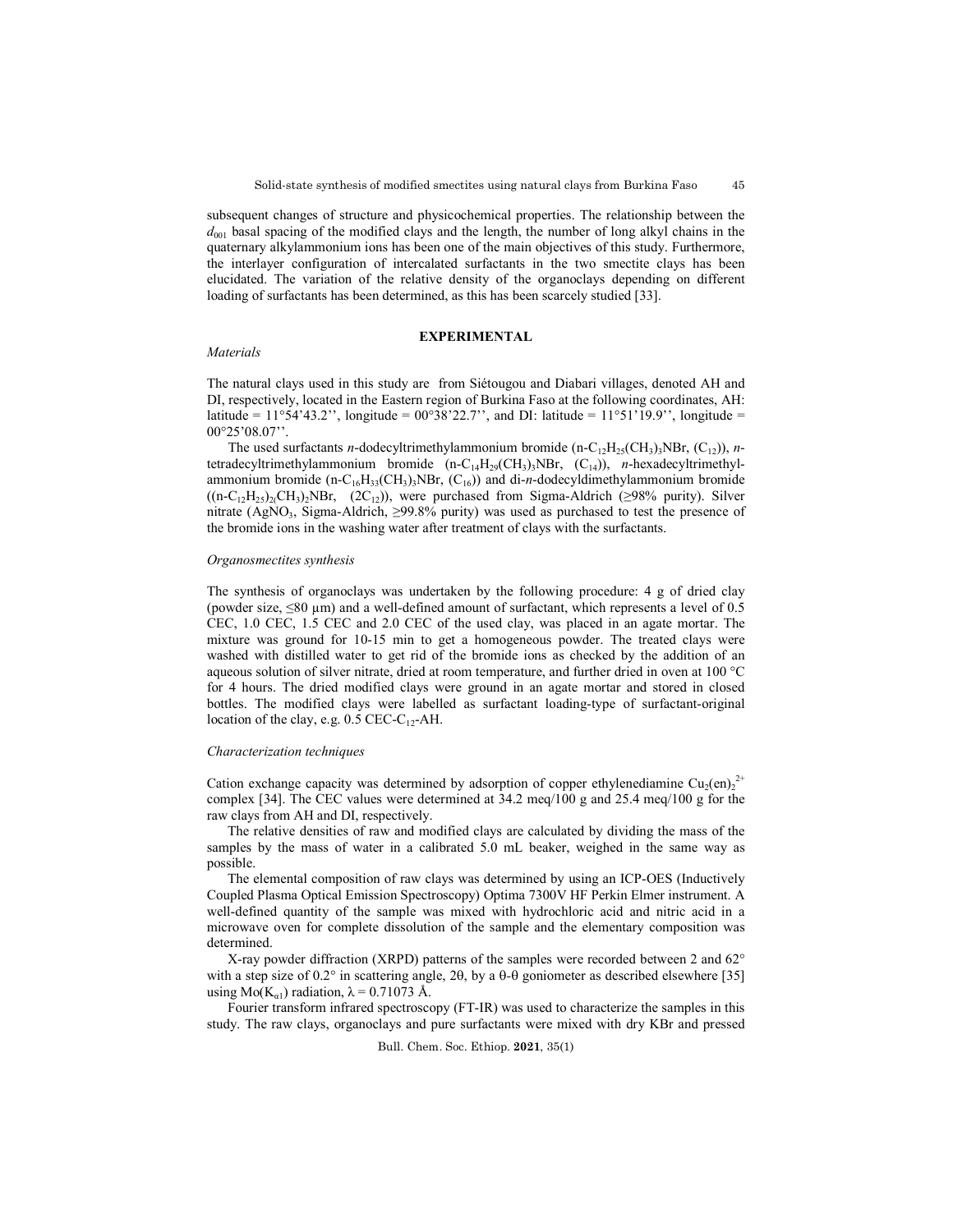## Issaka Garikoé *et al*.

into discs with 2 mg of sample and 200 mg KBr in each tablet. The data were recorded on a Perkin Elmer Spectrum 100 FT-IR spectrometer over the spectral range of 400 cm<sup>-1</sup>-4000 cm<sup>-1</sup>.

## **RESULTS AND DISCUSSION**

*X-ray diffraction of raw clays* 

The XRD diffractograms of the AH and DI raw clays are shown in Figure 1.



Figure 1. X-ray powder diffraction patterns of AH and DI raw clays:  $Q =$  quartz, M = Montmorillonite,  $K =$  Kaolinite,  $H =$  Hematite,  $R =$  Rutile,  $O =$  orthoclase and  $A =$ Anorthite.

The diffractograms show that the raw clays contain montmorillonite, kaolinite, quartz, anorthite, orthoclase, hematite and rutile. According to literature studies, the  $d_{001}$  basal spacing values reported for Na-montmorillonite are the following: 12.0 Å and 11.78 Å, Cubuk *et al.* [30]; 12.0 Å, Caglar *et al.* [31]; 12.96 Å, Tetsuka *et al.* [36]. In the case of Ca-montmorillonite, the  $d_{001}$  values reported are the following: 15 Å, He *et al.* [29]; 15.72 Å, Tetsuka *et al.* [36]; 15.4 Å, Zhang et al. [37]. In the present study, the  $d_{001}$  basal spacing of the smectite phase is seen at 15.3 Å (2.266  $\degree$  denoted M in Figure 1). This d<sub>001</sub> basal spacing value (15.3 Å) is closer to the  $d_{001}$  basal spacing of Ca-montmorillonite than the one corresponding to Na-montmorillonite, indicating that the AH and DI raw clays contain Ca-montmorillonite as the dominant smectite mineral clay. AH and DI clays contain different amounts of montmorillonite with a higher content in AH according to the cation exchange capacity and the XRPD patterns, see above. The presence of montmorillonite, which belongs to the smectite clay group, in the raw clays is advantageous for the intercalation of surfactants as smectite clays have a high cation exchange capacity and large surface areas, which confer strong adsorption/absorption properties. Generally in the literature, Na-montmorillonite, Ca-montmorillonite and bentonite are the mineral clays that are used for the preparation of organoclays. Compared to the existing literature, our study focuses on raw clays containing Ca-montmorillonite, kaolinite, orthoclase and anorthite as mineral phases, with Ca-montmorillonite being the major phase.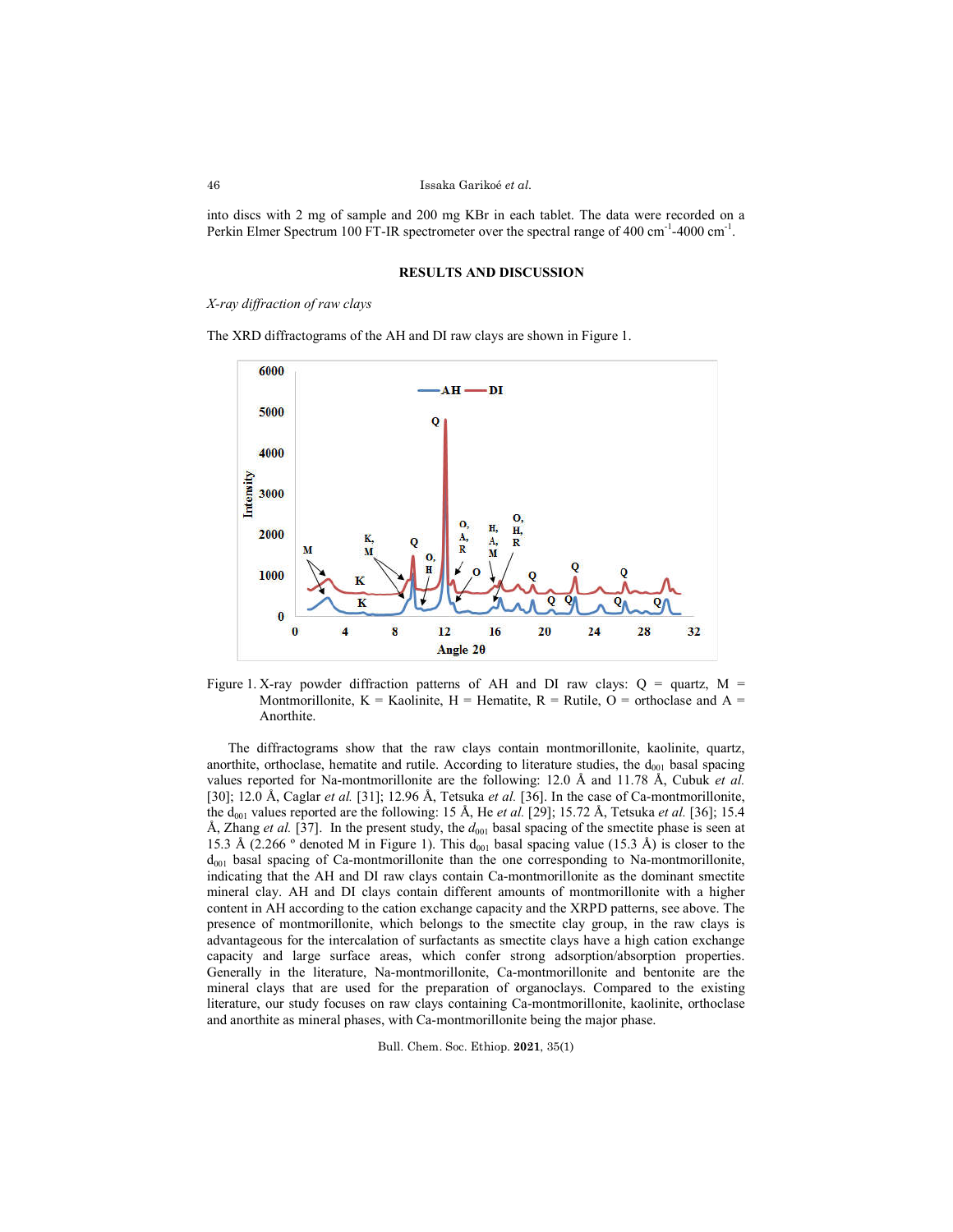47

### *Chemical analysis of raw clays*

The elemental composition of the raw clays was determined and the oxide content is summarized in Table 1. The high values of the  $SiO<sub>2</sub>/Al<sub>2</sub>O<sub>3</sub>$  ratio for each raw sample (5.27 for AH and 5.70 for DI) can be explained by the presence of bentonite (montmorillonite) which has a ratio at around 3.78 [38] and the presence of a highly free silica.

| Table 1. Chemical composition (expressed as mass %) of the AH and DI clay samples. |  |  |  |
|------------------------------------------------------------------------------------|--|--|--|
|------------------------------------------------------------------------------------|--|--|--|

| AH clay  |           |                  |                                |         |                  |                  |                   |                 |
|----------|-----------|------------------|--------------------------------|---------|------------------|------------------|-------------------|-----------------|
| Oxide    | $Al_2O_3$ | SiO <sub>2</sub> | Fe <sub>2</sub> O <sub>3</sub> | CaO     | N <sub>i</sub> O | $P_2O_5$         | MgO               | SrO             |
| Mass $%$ | 12.7      | 67.1             | 8.54                           | 1.12    | 0.03             | 0.04             | 0.96              | 0.01            |
| Oxide    | $Cr_2O_3$ | $K_2O$           | SO <sub>3</sub>                | MnO     | TiO <sub>2</sub> | ZrO <sub>2</sub> | Na <sub>2</sub> O | $SiO_2/Al_2O_3$ |
| Mass $%$ | 0.04      | 0.61             | 0.02                           | 0.16    | 1.61             | 0.12             | 0.18              | 5.27            |
|          |           |                  |                                | DI clay |                  |                  |                   |                 |
| Oxide    | $Al_2O_3$ | SiO <sub>2</sub> | Fe <sub>2</sub> O <sub>3</sub> | CaO     | NiO              | $P_2O_5$         | MgO               | SrO             |
| Mass $%$ | 12.4      | 70.4             | 5.26                           | 1.40    | 0.02             | 0.04             | 0.87              | 0.02            |
| Oxide    | $Cr_2O_3$ | $K_2O$           | SO <sub>3</sub>                | MnO     | TiO <sub>2</sub> | ZrO <sub>2</sub> | Na <sub>2</sub> O | $SiO2/Al2O3$    |
| Mass $%$ | 0.02      | 0.77             | 0.02                           | 0.13    | 0.93             | 0.10             | 0.59              | 5.70            |

*Relative density measurements*

The relative densities of the samples are summarized in Table 2. These results show a systematic decrease of the relative density with increasing level of surfactant loading which means that the clays swell with the intercalation of the surfactant. The relative density of the organoclays also decreases with the length and number of the long alkyl chains of the surfactants. According to Yevtushenko *et al.*, there is an inverse relationship between porosity and the relative density of soil, which means that the decrease of the relative density causes an increase in soil porosity [39]. Although porosity measurements were not carried out, the decrease of the relative density of the organoclays could indicate that their porosities are higher than the ones of the corresponding untreated samples [39]. The swelling and increased hydrophobicity is certainly the reason for the difficulty to grind the organoclays with high surfactant loading level. Therefore, a simple way to confirm the intercalation of the surfactant molecules into the clays is relative density measurements.

| Table 2. Relative densities of the raw and modified clavs. |  |  |  |  |
|------------------------------------------------------------|--|--|--|--|
|------------------------------------------------------------|--|--|--|--|

| Surfactant<br>loading level | Surfactants |     |                   |      |                   |      |           |      |
|-----------------------------|-------------|-----|-------------------|------|-------------------|------|-----------|------|
|                             | $C_{12}$    |     | $\mathrm{C}_{14}$ |      | $\mathrm{C_{16}}$ |      | $2C_{12}$ |      |
|                             | AH          | DI  | AH                | DI   | AH                | DI   | AH        | DI   |
| $0.0$ CEC                   | l.55        | .50 | 1.55              | .50  | 1.55              | 1.50 | 1.55      | 1.50 |
| $0.5$ CEC                   | .46         | .46 | 1.38              | 1.39 | 1.23              | 1.36 | 1.46      | 1.47 |
| 1.0 CEC                     | 1.37        | .28 | 1.26              | 1.25 | 1.20              | 1.20 | 1.18      | 1.18 |
| 1.5 CEC                     | 1.34        | 27  | 1.28              | 1.19 | 1.15              | 1.13 | 1.09      | 1.20 |
| 2.0 CEC                     | .35         | .29 | .27               | .20  | 1.14              | 1.19 | 1.09      |      |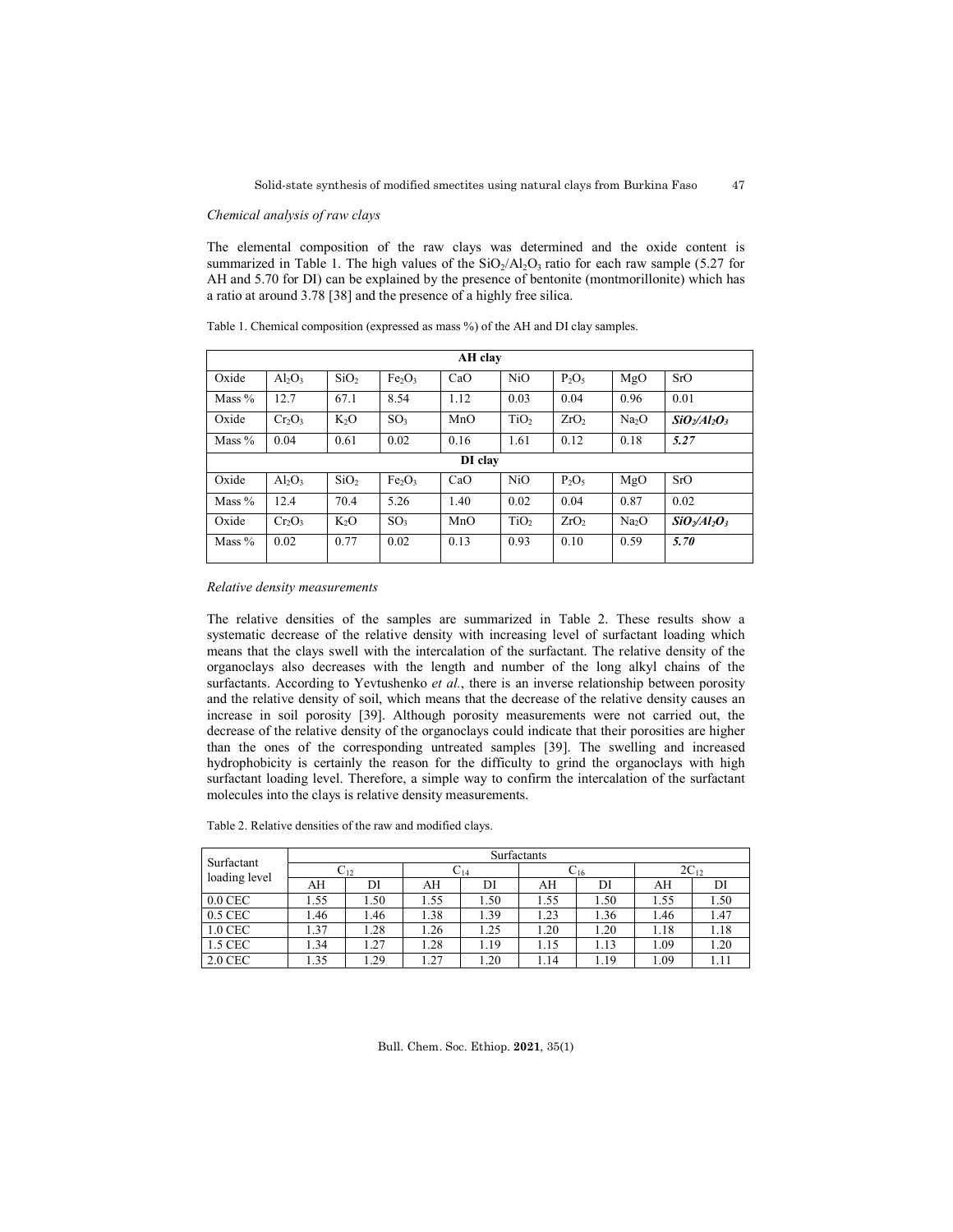# *X-ray diffraction of the organoclays*

The XRPD diffractograms of the DI and AH raw and modified clays prepared at different loading levels (0.5 CEC, 1.0 CEC, 1.5 CEC and 2.0 CEC) using the  $C_{12}$ ,  $C_{14}$ ,  $C_{16}$  and  $2C_{12}$ surfactants are shown in Figure 2.





Figure 2. X-ray powder diffraction patterns of AH, DI clays and C<sub>12</sub>-AH, C<sub>12</sub>-DI, C<sub>14</sub>-AH,  $C_{14}$ -DI,  $C_{16}$ -AH,  $C_{16}$ -DI,  $2C_{12}$ -AH and  $2C_{12}$ -DI organoclays.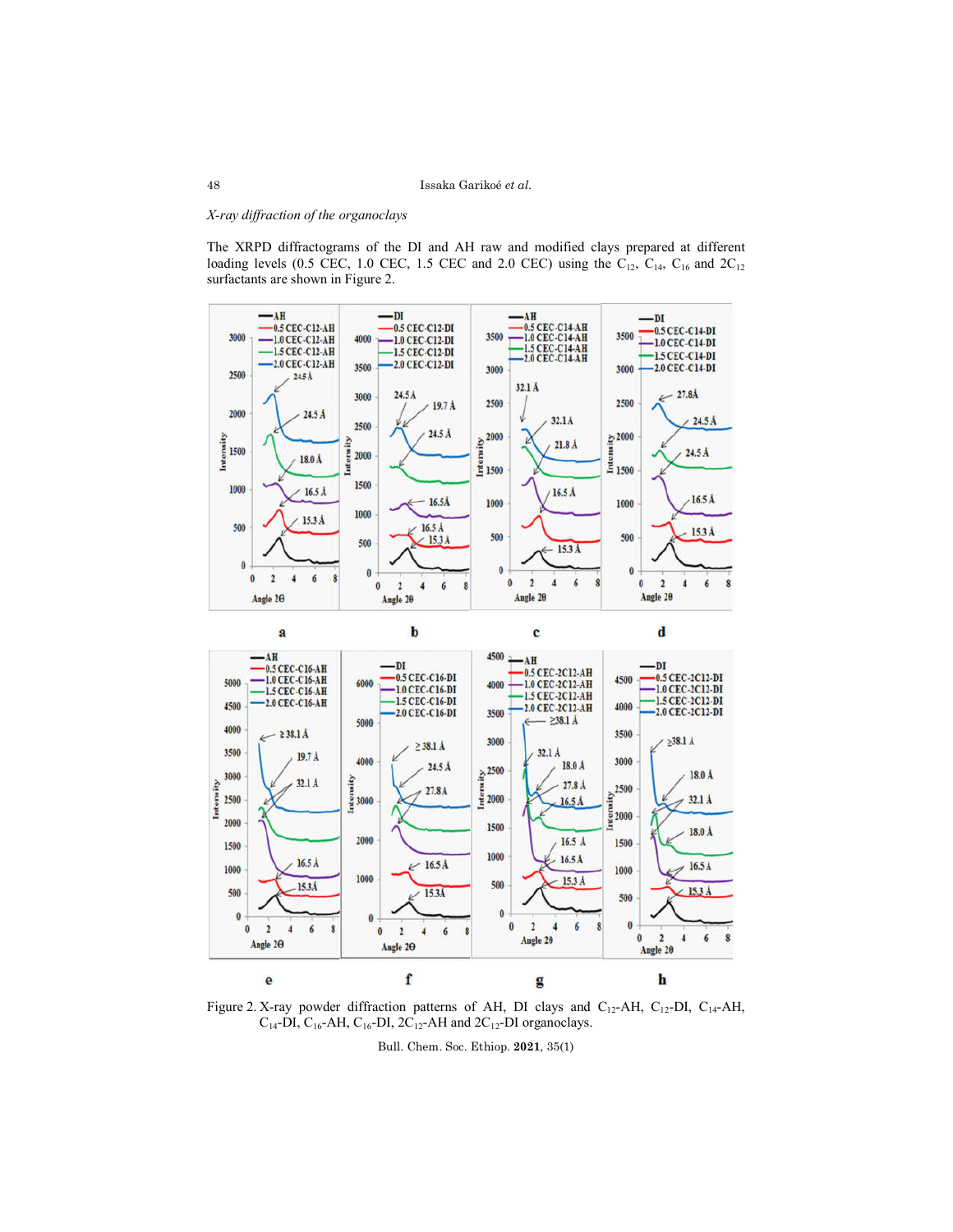49

The basal spacing information of the modified clays obtained from the XRPD experiments proves the intercalation of the organic surfactant into the clay layers. According to the XRPD patterns of the raw and modified clays, the basal spacing increases with increasing loading of surfactant. This increase shows that the surfactant molecules are intercalated between the layers of the mineral clays and that increased loading increases the basal spacing,  $d_{001}$ .

The XRPD patterns show also an increasing  $d_{001}$  value with increasing length of the long alkyl chain (C<sub>12</sub>, C<sub>14</sub> and C<sub>16</sub>) and number of long alkyl chains (C<sub>12</sub> and 2C<sub>12</sub>), Figure 2. Furthermore, the increase in the  $d_{001}$  values seems to take place in steps with preferred intervals, Figure 2.

The value of the basal spacing  $d_{001}$  increases with increasing length of long alkyl chains. The  $d_{001}$  value of 2.0 CEC-C<sub>12</sub>-AH and 2.0 CEC-C<sub>12</sub>-DI (25 Å) is smaller than the  $d_{001}$  values of 2.0 CEC-C<sub>14</sub>-AH (32 Å) and 2.0 CEC-C<sub>14</sub>-DI (28 Å), which are also smaller than the  $d_{001}$  values of 2.0 CEC-C<sub>16</sub>-AH and 2.0 CEC-C<sub>16</sub>-DI ( $\geq$  38 Å). According to Park [24], at 0.5 CEC level loading, the  $d_{001}$  value increases marginally with the length of the surfactant: C<sub>12</sub> (14.1 Å), C<sub>14</sub> (14.3 Å) and  $C_{16}$  (14.4 Å) at a XRD step size of 0.0167° for 2 $\theta$ . In principle the same observation is made in this study with the same  $d_{001}$  spacing for all applied surfactants at 0.5 CEC loading, Figure 2. This can be explained by the low loading level and the long alkyl chains that are oriented parallel to the sheets, Figures 3a and 3b. With increasing loading, length and number of long alkyl chains in the quaternary ammonium ions the  $d_{001}$  spacing increases, Figure 2. This means that the orientation of the intercalated quaternary ammonium ions changes from being parallel with the sheets to become more and more upright with increasing loading, Figure 3.

At 1.0 CEC loading the increase in  $d_{001}$  spacing for C<sub>12</sub> and C<sub>14</sub> is marginal compared to the 0.5 CEC loading, but significant for  $C_{16}$  and  $2C_{12}$ , Figure 2. At 1.5 CEC loading the  $d_{001}$  spacing for  $C_{12}$  and  $C_{14}$  increase and reach the same values as for the 1.0 CEC loading of  $C_{16}$  and  $2C_{12}$ . However, the latter keep the same  $d_{001}$  spacing at 1.5 CEC as at 1.0 CEC loading. At 2.0 CEC loading the C<sub>12</sub> and C<sub>14</sub> surfactants maintain the loading at 1.5 CEC, while for the C<sub>16</sub> and 2C<sub>12</sub> surfactants a further increase in the  $d_{001}$  spacing is observed, Figure 2. These preferred  $d_{001}$ spacing's are most likely connected to certain preferred orientations and stacking of the long alkyl chain(s) of the surfactants even though this study cannot give any detailed models for the orientation and stacking of the long alkyl chains of the surfactants applied. Figure 3 shows tentative orientations and stacking of the surfactants with increasing CEC loading. At full intercalation it can be expected that the structure of the surfactants resembles their structure in solid-state. He *et al.* found that there is an increase when the long alkyl chain number in the quaternary alkylammonium ions increases from one to two in the case of  $C_{12}$  and  $C_{16}$  surfactants [29], as also found in the present study for the  $C_{12}$  surfactant. Indeed, the  $d_{001}$  value of 2.0 CEC- $C_{12}$ -AH and 2.0 CEC-C<sub>12</sub>-DI (24.5 Å) is smaller than the  $d_{001}$  value of 2.0 CEC-2C<sub>12</sub>-AH and 2.0 CEC-2C<sub>12</sub>-DI (≥38 Å), Figure 2. This effect of the level of loading on the  $d_{001}$  basal spacing values is in agreement with the previous studies [23, 24, 29, 37, 40, 41]. Cubuk *et al.* and Caglar *et al.* [30, 31] reported that the basal spacing  $(d_{001})$  values of modified clays, prepared with C<sub>12</sub> and  $C_{16}$  surfactants added between 0.5 CEC and 3.0 CEC increased for each successive level loading (XRD step size 0.026º for 2θ). However, in the present work we found that the basal spacing remains the same in some cases for two successive level loadings. The step size in the present experiment,  $0.2^{\circ}$  in  $2\theta$ , causes a lower resolution than in previous experiments. Nevertheless, the resolution is sufficient for a basic understanding of the systematic changes in the expansion of the modified clays along the *c*-axis of the montmorillonite unit cell with increasing loading level, length and number of long alkyl chains, of the surfactant.

The XRPD diffractograms indicate that in the case of the  $C_{16}$  and  $2C_{12}$  surfactants, from 1.0 CEC to 2.0 CEC level loading, the  $d_{001}$  basal spacing has two values, Figure 2. This result is in agreement with the fact that  $C_{16}$  and  $2C_{12}$  surfactants have more than one molecular arrangement as described by Park [24] and Cubuk *et al.* [30] for Ca-montmorillonite interlayers. This may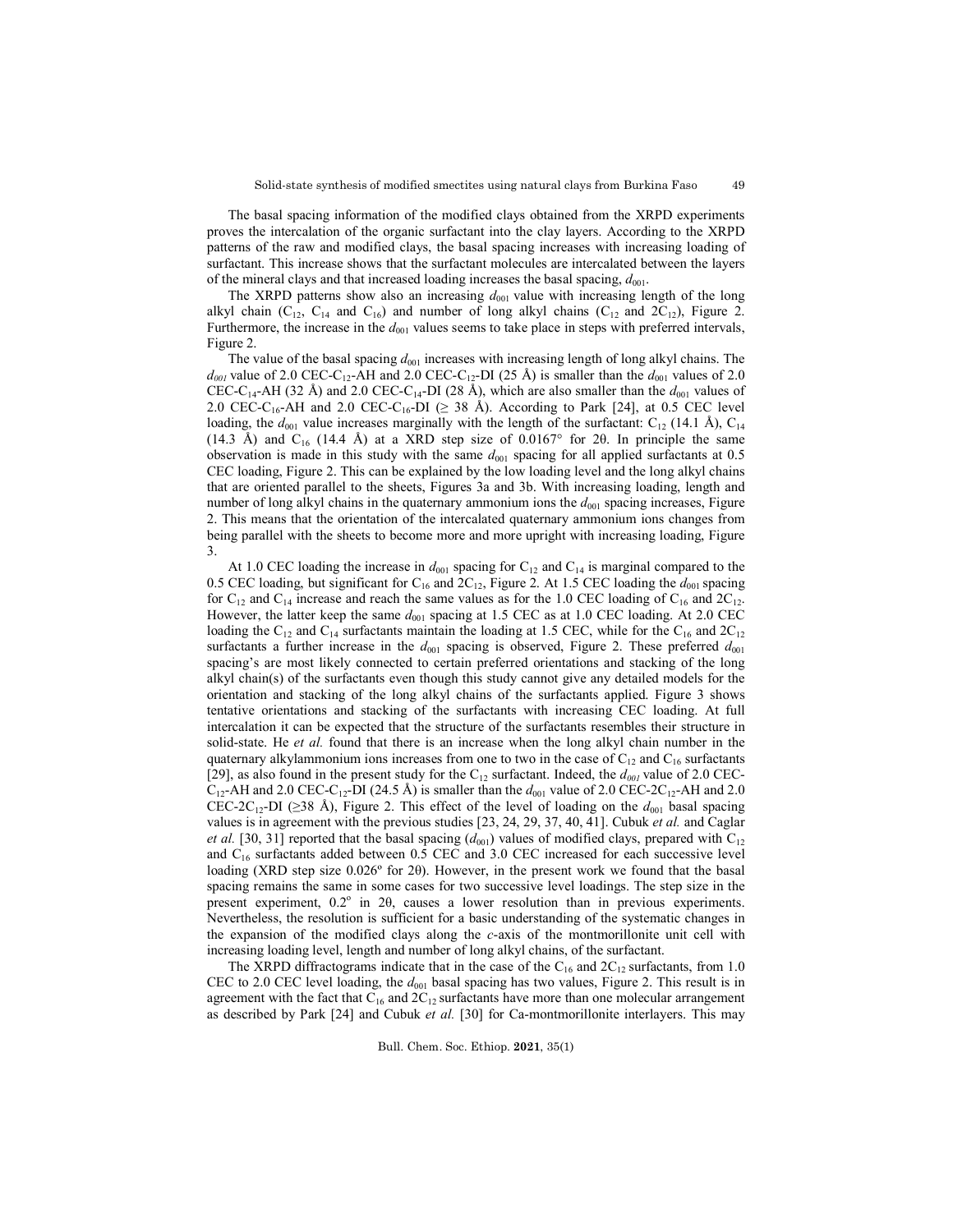depend on different availability for loading of different particles. The peaks related to  $d_{001}$ spacing are shifted to lower Bragg angles for all modified clay samples with increased surfactant loading. This variation in the intercalation spacing is systematic with length, number of long alkyl chains and level of surfactant loading applied for the Ca-montmorillonite clays, which is in agreement with the previous studies [23, 24, 30, 42]. The increase of the  $d_{001}$  basal spacing at the surfactant intercalation also sustains the decrease of the relative density.



Figure 3. Surfactant molecules orientations into the interlayer space: arrangements (a) monolayer, (b) bilayers, and (c, d) pseudo-trilayers and (e, f and g, h) paraffin-type for one and two long alkyl chains, respectively [45].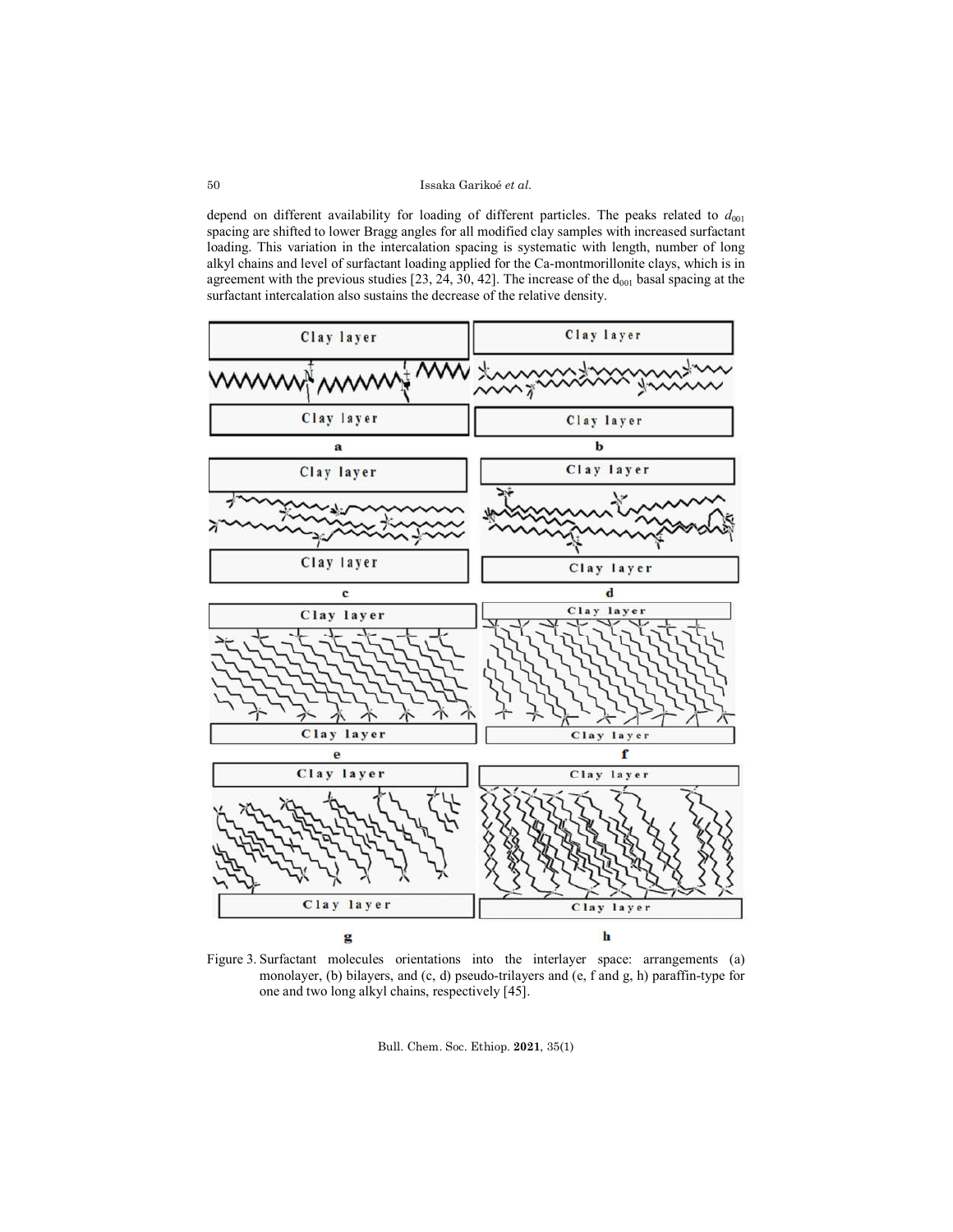The orientation of the surfactants depends most likely on the quantity and the arrangement and orientation of the surfactant in the interlayer. The structure of the adsorbed surfactant layer in the interlayers of smectite is most likely also affected by the charge distribution and chemical composition of the smectite.

Considering the interlayer expansions and the molecular dimensions of the surfactants, tentative arrangements of the surfactant molecules between the 2:1 sheets of the smectite have been distinguished. The expansion of the smectite evaluated by deducting the thickness of the smectite layer structure (tetrahedral-octahedral-tetrahedral) 2:1 unit (9.7 Å) [30, 31, 43] from basal spacing of 0.5 CEC organoclays samples is 6.8 Å. The molecular dimensions are approximately 3.8 Å in width and 18.0 Å in length for  $C_{12}H_{25}(CH_3)_3N^+$ , 4.0 Å in width and 20.8  $\hat{A}$  in length for C<sub>14</sub>H<sub>29</sub>(CH<sub>3</sub>)<sub>3</sub>N<sup>+</sup> and 4.2 Å in width and 23.5 Å in length for C<sub>16</sub>H<sub>33</sub>(CH<sub>3</sub>)<sub>3</sub>N<sup>+</sup> when the long alkyl chain for each surfactant is parallel to the plan of smectite clay [30, 31, 43]. Regarding the interlayer expansion of 6.8 Å for all modified clays at 0.5 CEC loading of AH and DI smectites and the molecular sizes of  $C_{12}$ ,  $C_{14}$  and  $C_{16}$ , it can be concluded that the surfactant molecules are located as a lateral monolayer arrangement. The interlayer distance and basal spacing of modified smectites at 0.5 CEC surfactant loading in this work are in agreement with previous investigations showing that  $C_{12}$ ,  $C_{14}$  and  $C_{16}$  cations are inserted laterally in a monolayer arrangement [29, 30, 31, 43], Figure 3a.

The expansion of the interlayers when increasing the surfactant loading from 1.0 CEC to 2.0 CEC levels are 8.3 Å, 10.0 Å, 12.1 Å, 14.8 Å, 18.1 Å, 22.4 Å and more than 28.3 Å depending on the raw clay and/or the surfactant, Figures 3. Considering the molecular size of the surfactant, the expansion values,  $8.3 \text{ Å}$  and  $10.0 \text{ Å}$ , correspond to a bilayer arrangement of surfactant molecules with an angle which depends on the interaction between the surfactant molecules and the clay layers, the chemical composition of the clay and the structure of the surfactant. The  $d_{001}$  basal spacing values corresponding to this arrangement are 18.0 Å and 19.7 Å. For 12.1 Å and 14.8 Å as expansion values, the molecular orientation of the carbon alkyl chain is contained in an oblique plan and the arrangement of the surfactant molecule reaches a pseudo-trilayer arrangement. In case the expansions are 18.1 Å, 22.4 Å and more than 28.4 Å, the alkyl chain arrangement is paraffin-type and approximate to the alternate antiparallel packing between the clay layer as found in the crystal structures in solid bromide salts of the surfactants  $C_{12}$ ,  $C_{14}$  and  $C_{16}$  [44]. The  $d_{001}$  basal spacing values corresponding to the paraffintype arrangement are 27.8 Å, 32.1 Å and more than 38 Å. Therefore, the angle between the clay layers and the plane of the surfactant molecules approaches 90º. These arrangements of the long alkyl chains in the organoclays are similar to those proposed by Lagaly *et al.* [45].

A general decrease in intensity of the diffraction peaks with increasing loading of surfactants, Figure 3, strongly indicates decreasing crystallinity of organoclays with increase length of the c-axis due to the surfactant loading.

## *Fourier transform infrared (FTIR) spectroscopy of organoclays*

The FTIR spectra of raw clays and modified clays prepared at 0.5 CEC, 1.0 CEC, 1.5 CEC and 2.0 CEC level loadings of  $C_{12}$ ,  $C_{14}$ ,  $C_{16}$  and  $2C_{12}$  surfactants, and pure surfactants are shown in Figures 4-7.

In all these FTIR spectra, the H-O-H bending bands of water molecules adsorbed on raw and modified clays appear at ca.  $1600 \text{ cm}^{-1}$ . The peak at  $3622 \text{ cm}^{-1}$  for the raw clays is assigned to OH stretching vibrations of the structural hydroxyl group, and the band around  $3420 \text{ cm}^{-1}$  is assigned to water molecules adsorbed between the layers of the clay. Madejová *et al.* assigned the peaks at 3694 cm<sup>-1</sup> and 3620 cm<sup>-1</sup> to AlMg-OH and Al<sub>2</sub>-OH vibrations, respectively. Those bands are normally assigned to stretching vibrations of hydroxyl groups coordinated to octahedral cations in montmorillonite or kaolinite [46-48]. Moreover the absorption peaks seen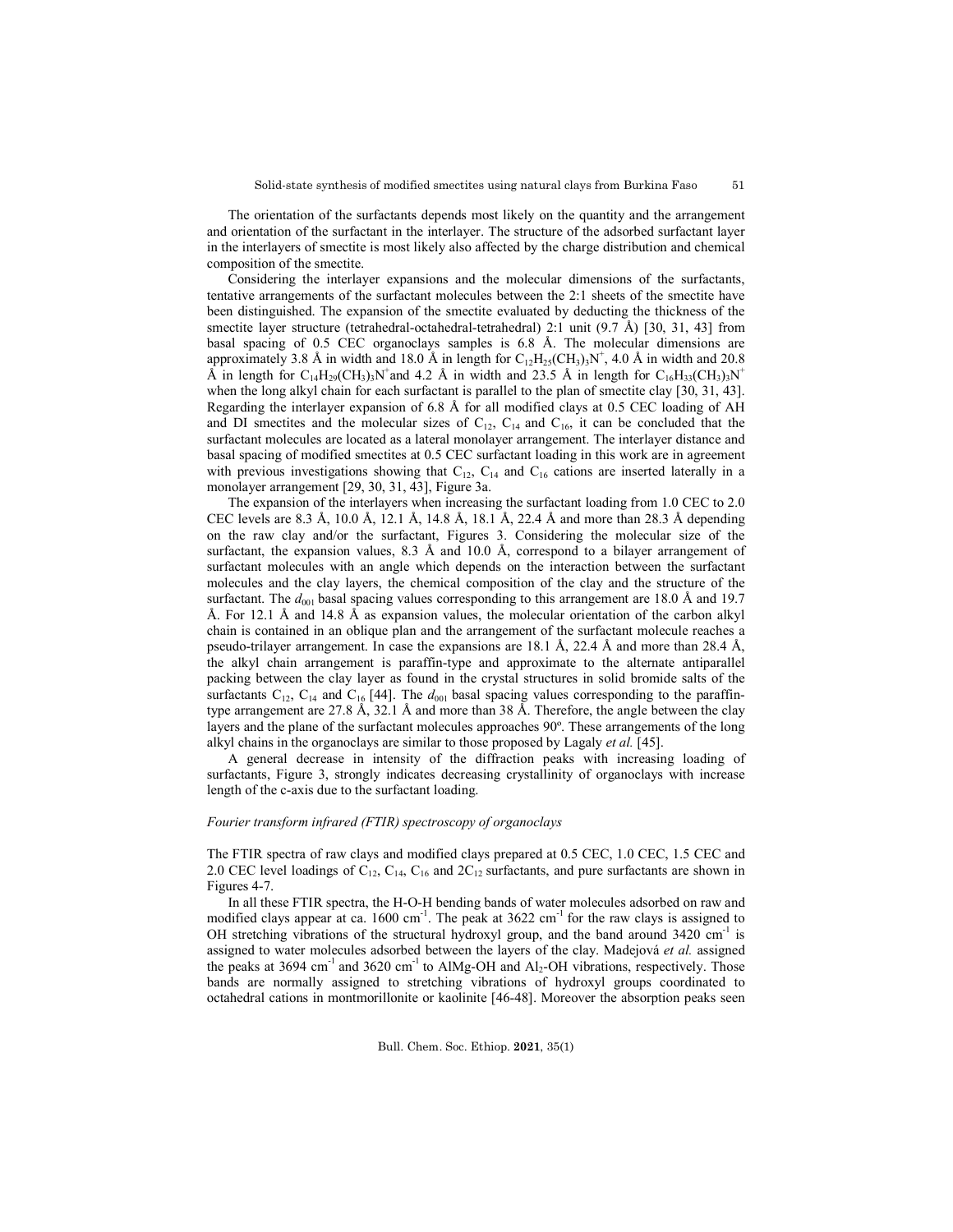

at 3620 cm<sup>-1</sup>on the raw clays and oganoclays are typical for smectites with high amount of Al in the octahedra [46].

Figure 4. FTIR spectra of AH and DI raw clays, and  $\rm C_{12}$  -AH and  $\rm C_{12}$  -DI organoclays.

Bull. Chem. Soc. Ethiop. **2021**, 35(1)

 $2000$ <br>Wavenumbers (cm-1)

 $\mathbf b$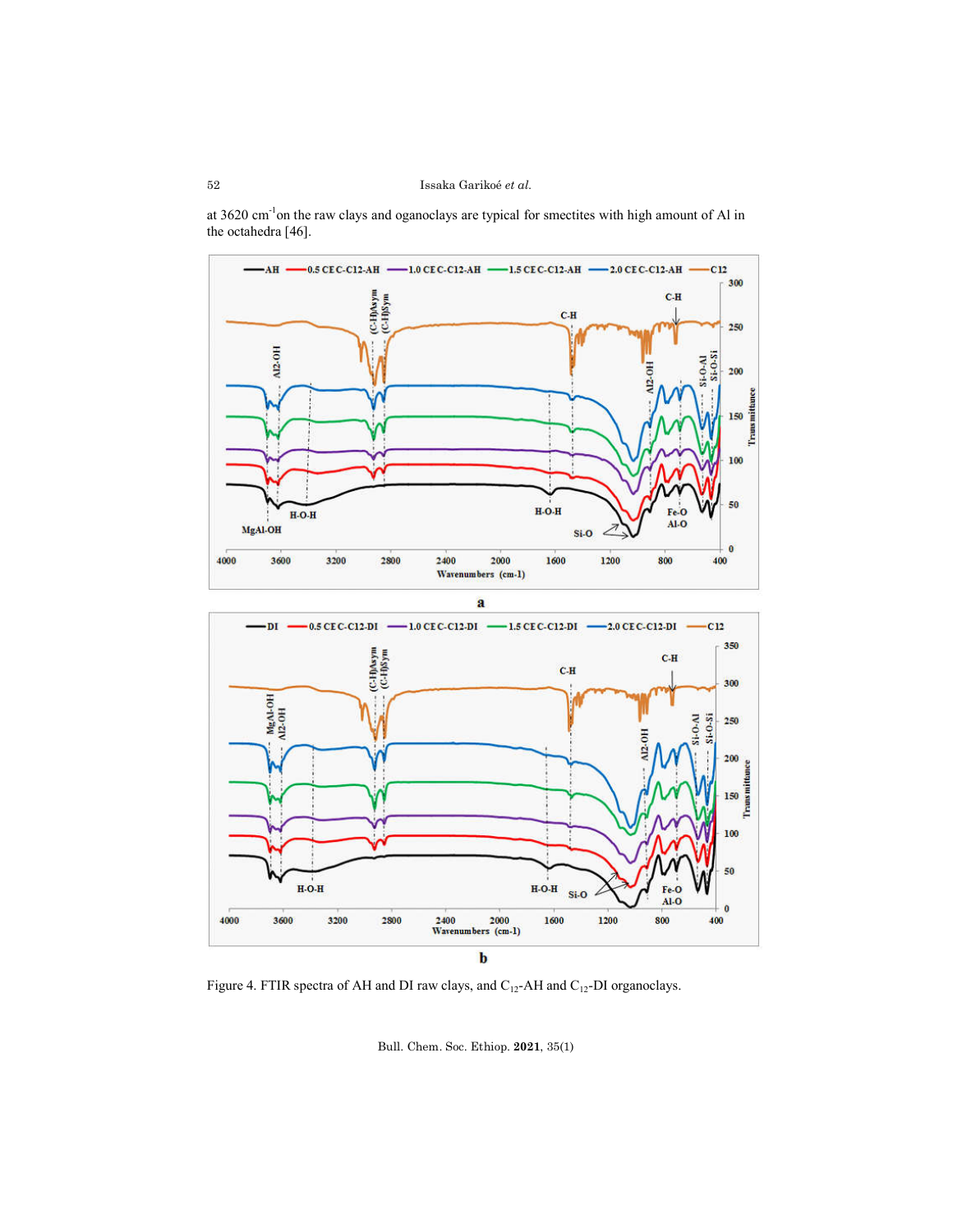

2000

Wavenumbers (cm-1)

2400

 $H-O-H$ 

3600

3200

2800

4000

 $H-O-H$ 

1600

Si-O

1200

Al-O

Fe-O

800

 $\ddot{\mathbf{0}}$ 

400



Figure 5. FTIR spectra of AH and DI raw clays, and  $\rm{C_{14}\text{-}AH}$  and  $\rm{C_{14}\text{-}DI}$  organoclays.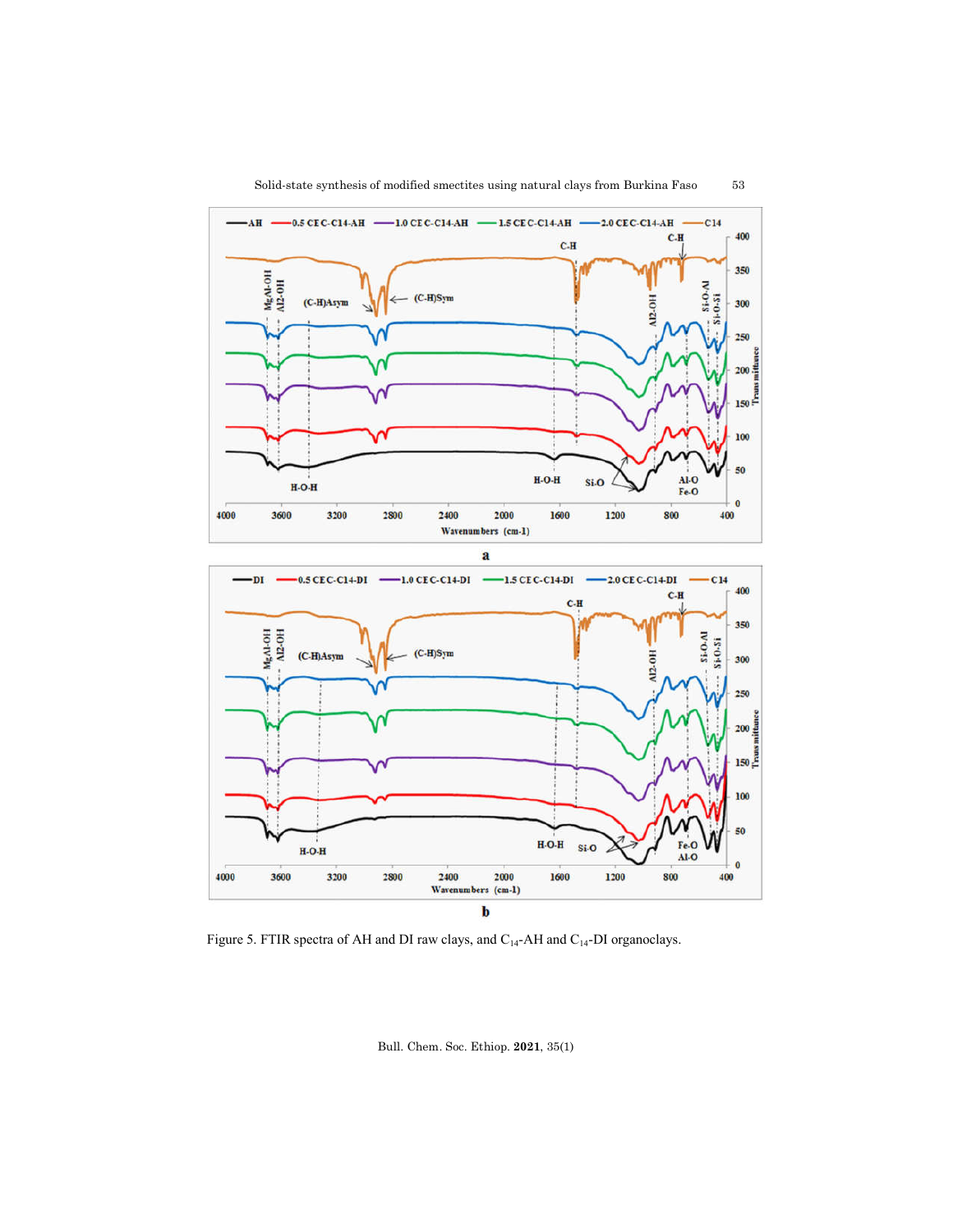



Figure 6. FTIR spectra of AH and DI raw clays, and  $C_{16}$ -AH and  $C_{16}$ -DI organoclays.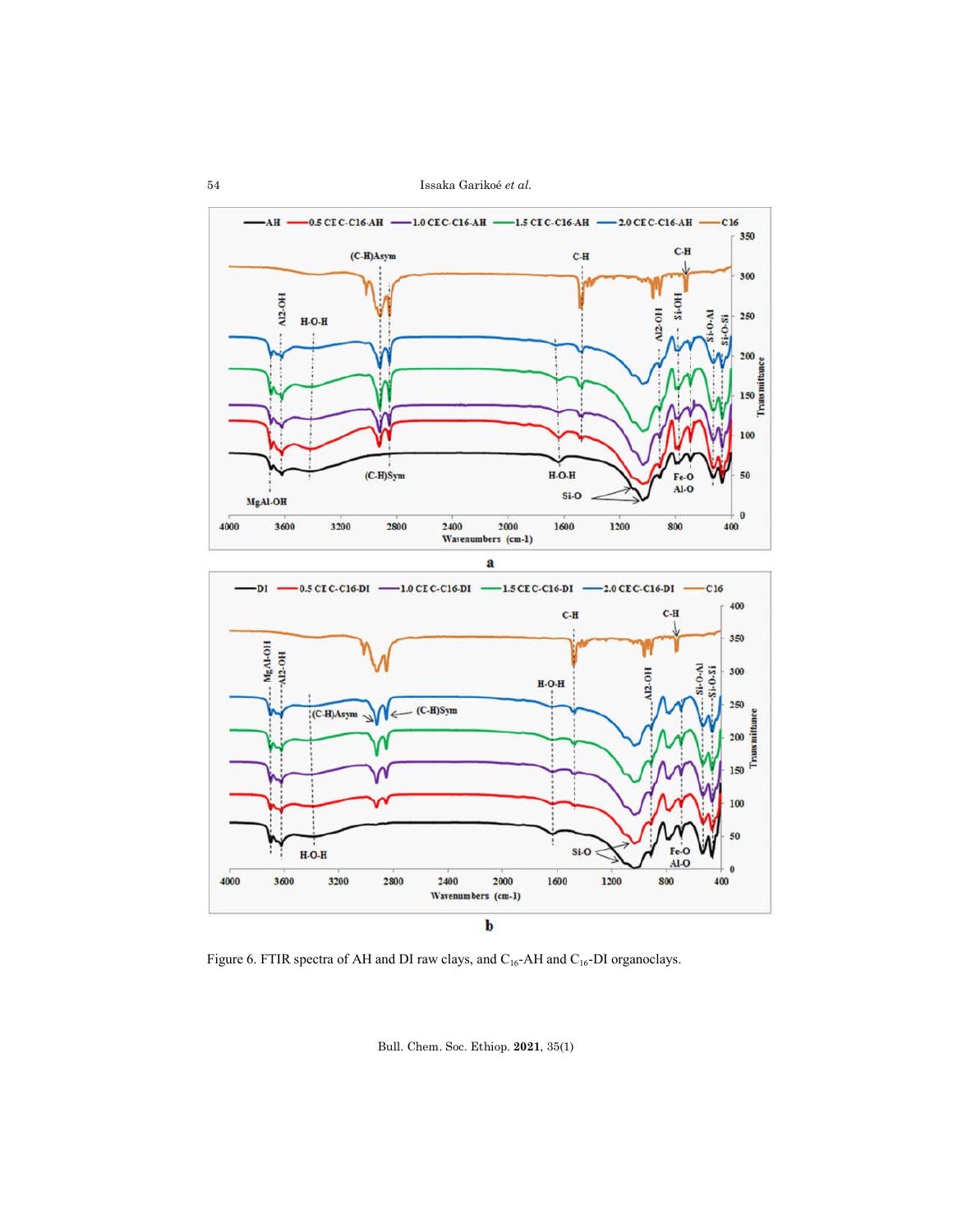



Figure 7. FTIR spectra of AH and DI raw clays, and  $2C_{12}$ -AH and  $2C_{12}$ -DI organoclays.

All FTIR spectra contain bands attributed to Si-O stretching at 1100 cm<sup>-1</sup> and Si-O in-plane bending at 470 cm<sup>-1</sup> [47]. The absorption peaks at 913 cm<sup>-1</sup> and 536 cm<sup>-1</sup> are assigned to Al<sub>2</sub>.OH bending vibration and Al-O-Si deformations of raw clays, respectively [47, 48]. The peaks observed around 694 cm<sup>-1</sup> are assigned to Fe-O or Al-O out of plane bending vibrations [47].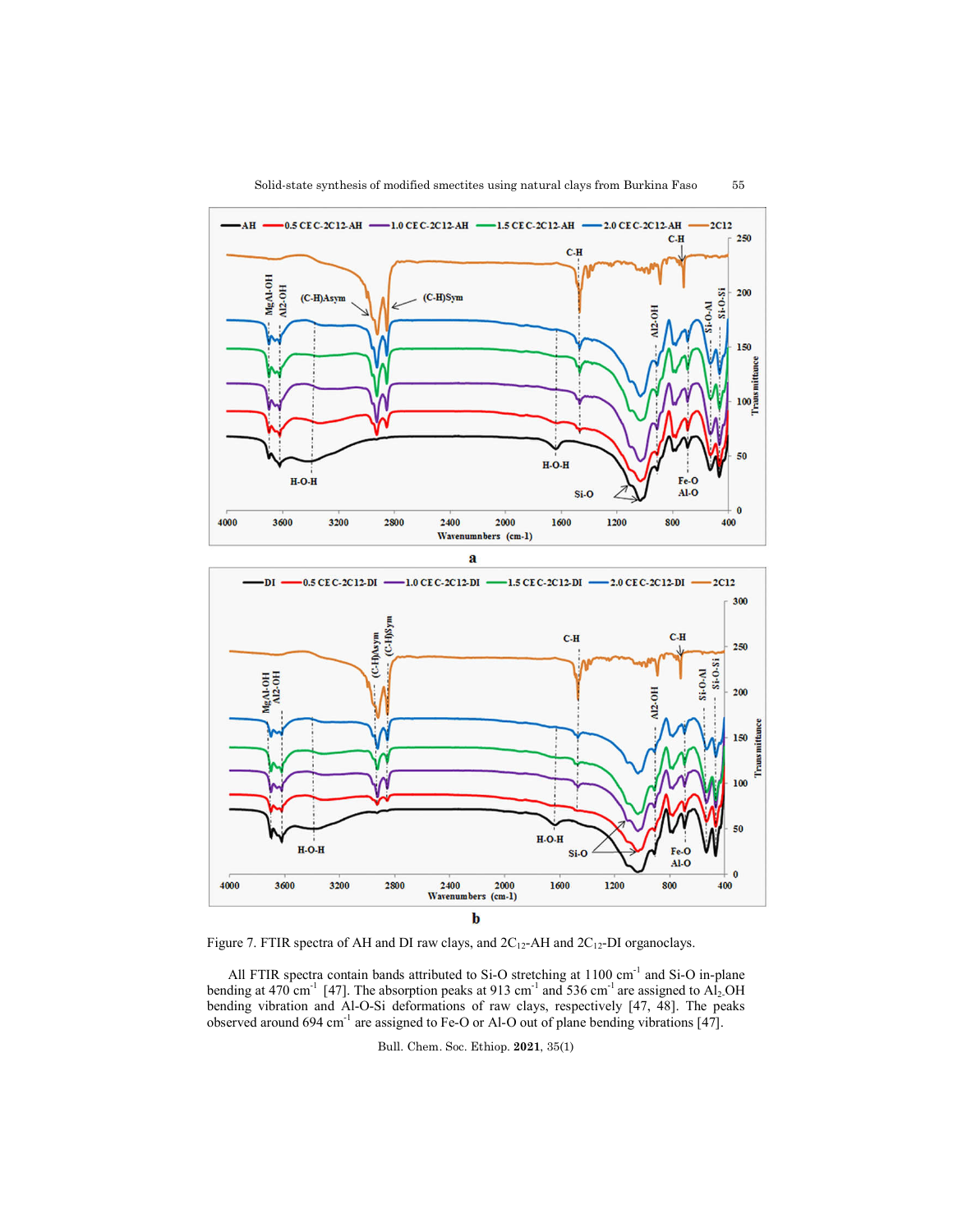#### Issaka Garikoé *et al*.

The CH2 asymmetric stretching bands are slightly shifted to lower wavenumbers upon intercalation of the C<sub>12</sub>, C<sub>14</sub>, C<sub>16</sub> and 2C<sub>12</sub> surfactants from 2927 cm<sup>-1</sup> to 2920 cm<sup>-1</sup> depending on AH or DI raw clays, and surfactant loading, 0.5 CEC to 2.0 CEC level. Furthermore, the wavenumber of the symmetric CH<sub>2</sub> stretching mode is shifted from 2855 cm<sup>-1</sup> to 2850 cm<sup>-1</sup> seen in the modified clays, Figures 4-7. When the surfactant loading level increases, the wavenumbers of asymmetric and symmetric CH<sub>2</sub> stretching bands of surfactants in the modified clays approach the wavenumbers of the pure surfactant. This further indicates that the alkyl chains are packed in a similar way as in the pure surfactant when the intercalation approaches saturation. According to Kamitori *et al.* [44], Silva *et al.* [49] and Campanelli and Scaramuzza [50], the molecular arrangements of  $C_{12}$ ,  $C_{14}$  and  $C_{16}$  alkyl chains are as parallel as possible within a layer and antiparallel in alternate layers in the pure surfactant. The infrared spectroscopy data support that arrangement of alkyl chains in the organoclays changes gradually from being parallel with clay sheets at low surfactant loading to standing in a similar or identical way as the pure surfactants at high loading as proposed in previous studies [12, 13, 24].

The wavenumbers of asymmetric and symmetric stretching modes of  $CH<sub>2</sub>$  of the pure surfactant molecules and the modified clays are summarized in the Table 3. The frequency and the intensity of the asymmetric and symmetric stretching bands of  $CH<sub>2</sub>$  change with the length and the number of long alkyl chains as well as with level of loading. However, the  $CH<sub>2</sub>$ scissoring and rocking vibrations seen at 1473 cm<sup>-1</sup> and 731 cm<sup>-1</sup>, respectively [30], seem to be independent of the length of alkyl chain and level of loading.

Moreover, the additional weak band, which is seen between  $3670 \text{ cm}^{-1}$  and  $3700 \text{ cm}^{-1}$  on the raw clay spectra, increases with surfactants molecules intercalation. This is related to the insertion of the surfactants molecules into the Ca-montmorillonite interlayers*.* It is observed that the band intensities at  $3420 \text{ cm}^{-1}$  and  $1635 \text{ cm}^{-1}$  decreased progressively with the surfactant loading level due to the intercalation of the quaternary alkylammonium cations and this causes that the hydrophilic properties of raw clays change to hydrophobic ones [30, 31, 46]. The FTIR spectra support the model of intercalation of surfactants between the sheets in clays as described above, Figure 3.

| AH clay                                                                                      |                                                                                             |                     |                      |                     |                      |           |                      |                     |  |
|----------------------------------------------------------------------------------------------|---------------------------------------------------------------------------------------------|---------------------|----------------------|---------------------|----------------------|-----------|----------------------|---------------------|--|
| Surfactants and wavenumbers (cm <sup>-1</sup> ) of asymmetric and symmetric $CH2$ stretching |                                                                                             |                     |                      |                     |                      |           |                      |                     |  |
| Loading level                                                                                | $\mathrm{C}_{12}$                                                                           |                     | $C_{14}$             |                     | $C_{16}$             |           | $2C_{12}$            |                     |  |
|                                                                                              | CH <sub>2</sub> asym                                                                        | CH <sub>2</sub> sym | CH <sub>2</sub> asym | CH <sub>2</sub> sym | CH <sub>2</sub> asym | $CH2$ sym | CH <sub>2</sub> asym | CH <sub>2</sub> sym |  |
| 0.5 CEC                                                                                      | 2926                                                                                        | 2855                | 2923                 | 2853                | 2923                 | 2852      | 2925                 | 2854                |  |
| 1.0 CEC                                                                                      | 2926                                                                                        | 2854                | 2923                 | 2852                | 2921                 | 2851      | 2924                 | 2854                |  |
| 1.5 CEC                                                                                      | 2925                                                                                        | 2854                | 2922                 | 2852                | 2920                 | 2851      | 2924                 | 2853                |  |
| 2.0 CEC                                                                                      | 2925                                                                                        | 2854                | 2921                 | 2851                | 2920                 | 2850      | 2921                 | 2853                |  |
|                                                                                              | DI clay                                                                                     |                     |                      |                     |                      |           |                      |                     |  |
|                                                                                              | Surfactants and wavenumbers $(cm-1)$ of asymmetric and symmetric CH <sub>2</sub> stretching |                     |                      |                     |                      |           |                      |                     |  |
| Loading level                                                                                | $C_{12}$                                                                                    |                     | $C_{14}$             |                     | $C_{16}$             |           | $2C_{12}$            |                     |  |
|                                                                                              | CH <sub>2</sub> asym                                                                        | CH <sub>2</sub> sym | CH <sub>2</sub> asym | CH <sub>2</sub> sym | CH <sub>2</sub> asym | $CH2$ sym | CH <sub>2</sub> asym | CH <sub>2</sub> sym |  |
| $0.5$ CEC                                                                                    | 2926                                                                                        | 2855                | 2926                 | 2854                | 2923                 | 2852      | 2927                 | 2855                |  |
| 1.0 CEC                                                                                      | 2926                                                                                        | 2855                | 2924                 | 2853                | 2922                 | 2851      | 2925                 | 2855                |  |
| 1.5 CEC                                                                                      | 2924                                                                                        | 2854                | 2923                 | 2852                | 2921                 | 2851      | 2925                 | 2854                |  |
| 2.0 CEC                                                                                      | 2924                                                                                        | 2854                | 2922                 | 2852                | 2920                 | 2851      | 2924                 | 2854                |  |
| Pure                                                                                         | 2918                                                                                        | 2850                | 2918                 | 2849                | 2919                 | 2849      | 2921                 | 2853                |  |
| surfactants                                                                                  |                                                                                             |                     |                      |                     |                      |           |                      |                     |  |

Table 3. Wavenumbers variation of CH2 asymmetric and symmetric stretching mode in AH and DI modified clays.

Bull. Chem. Soc. Ethiop. **2021**, 35(1)

56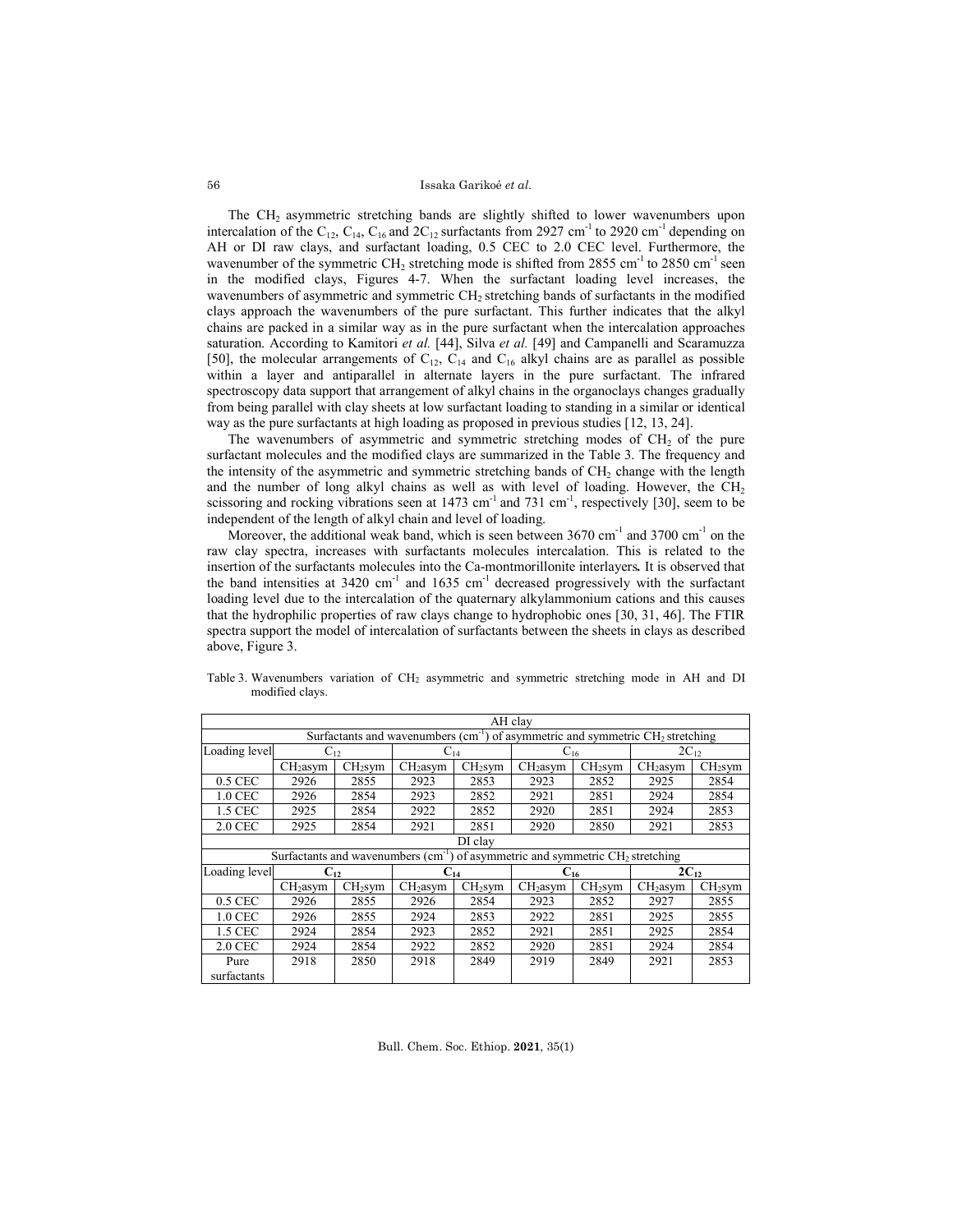#### **CONCLUSION**

Two natural clays from Burkina Faso containing Ca-montmorillonite as main clay type were successfully intercalated by cationic alkyltrimethylammoniums  $(n-C_{12}H_{25}(CH_3)_3N^+$ , *n*- $C_{14}H_{29}(CH_3)_3N^+$  and  $n-C_{16}H_{33}(CH_3)_3N^+$ )and di-alkyldimethylammonium  $((n-C_{12}H_{25})_2(CH_3)_2N^+)$ using solid-state reaction methodology. Relative density measurements show that the relative density of the organoclays decreases with increasing surfactant loading. Thus, the natural clays swell substantially at treatment with surfactants. The increase of the  $d_{001}$  spacing shown by XRPD proved the swelling of layers by intercalation of the surfactants. The value of basal spacing reaches 25 Å for modified clays treated with  $C_{12}$ , 32 Å for those treated with  $C_{14}$ , and more than 38 Å for those treated with  $C_{16}$  and  $2C_{12}$  at 2.0 CEC loading level of the surfactant. The IR spectra showed the CH<sub>2</sub> asymmetric and symmetric stretching bands at around 2920 cm<sup>-1</sup> and 2850 cm<sup>-1</sup>, respectively, proving successful intercalation. FTIR spectra showed that the wavenumbers of asymmetric and symmetric stretching vibrations of the surfactants in organoclays decrease and approach the values observed for the pure surfactants with increasing surfactant level. The intercalation of the quaternary alkylammonium cations into the clays interlayers causes that the hydrophilic properties of raw clays change to hydrophobic and organophilic. The solid-state intercalation of alkyltrimethylammonium and di-alkyldimethylammonium cations is an effective and simple method to prepare useful modified clays for environmental applications.

# **ACKNOWLEDGMENTS**

This work was sponsored by the International Science Programme (ISP, Uppsala, Sweden). Their financial support is gratefully acknowledged. Issaka Garikoé would like to thank the ISP for receiving fellowship to stay at the Swedish University of Agricultural Sciences within the framework of the IPICS/BUF: 02 Project. Dr. Gulaim Seisenbaeva is acknowledged for allowing us to use the FTIR instrument at the Department of Molecular Sciences, Swedish University of Agricultural Sciences.

### **REFERENCES**

- 1. Bergaya, F.; Lagaly G. Surface modification of clay minerals. *Appl. Clay Sci.* **2001**, 19, 1–3.
- 2. Betega de Paiva, L.; Morales, A.R.; Valenzuela Díaz, F.R. Organoclays: Properties, preparation and applications. *Appl. Clay Sci.* **2008**, 42, 8–24.
- 3. Patel, H.A.; Somani, R.S; Bajaj, H.C.; Jasra, R.V. Preparation and characterization of phosphonium montmorillonite with enhanced thermal stability. *Appl. Clay Sci.* **2007**, 35, 194–200.
- 4. Simionca, I.M.; Arvinte, A.; Pinteala, M. High crown ether-based structures for sensitive electrochemical detection. *High Perform. Polym.* **2015**, 27, 669–675.
- 5. Öztürk, N.; Tabak, A.; Akgöl, S.; Denizli, A. Newly synthesized bentonite-histidine (Bent-Hist) micro-composite affinity sorbents for IgG adsorption*. Colloids Surf. A Physicochem. Eng. Asp.* **2007**, 301, 490–497.
- 6. Gopinath, S.; Sugunan, S. Enzymes immobilized on montmorillonite K10: Effect of adsorption and grafting on the surface properties and the enzyme activity. *Appl. Clay Sci.* **2007**, 35, 67–75.
- 7. Mishra, A.K.; Allauddin, S.; Narayan, R.; Aminabhavi, T.M.; Raju, K.V.S.N. Characterization of surface-modified montmorillonite nanocomposites. *Ceram. Int.* **2012**, 38, 929–934.
- 8. Lee, S.Y.; Kim, S.J.; Chung, S.Y.; Jeong, C.H. Sorption of hydrophobic organic compounds onto organoclays. *Chemosphere* **2004**, 55,781–785.
- 9. Bhattacharyya, K.G.; Gupta, S.S. Adsorption of a few heavy metals on natural and modified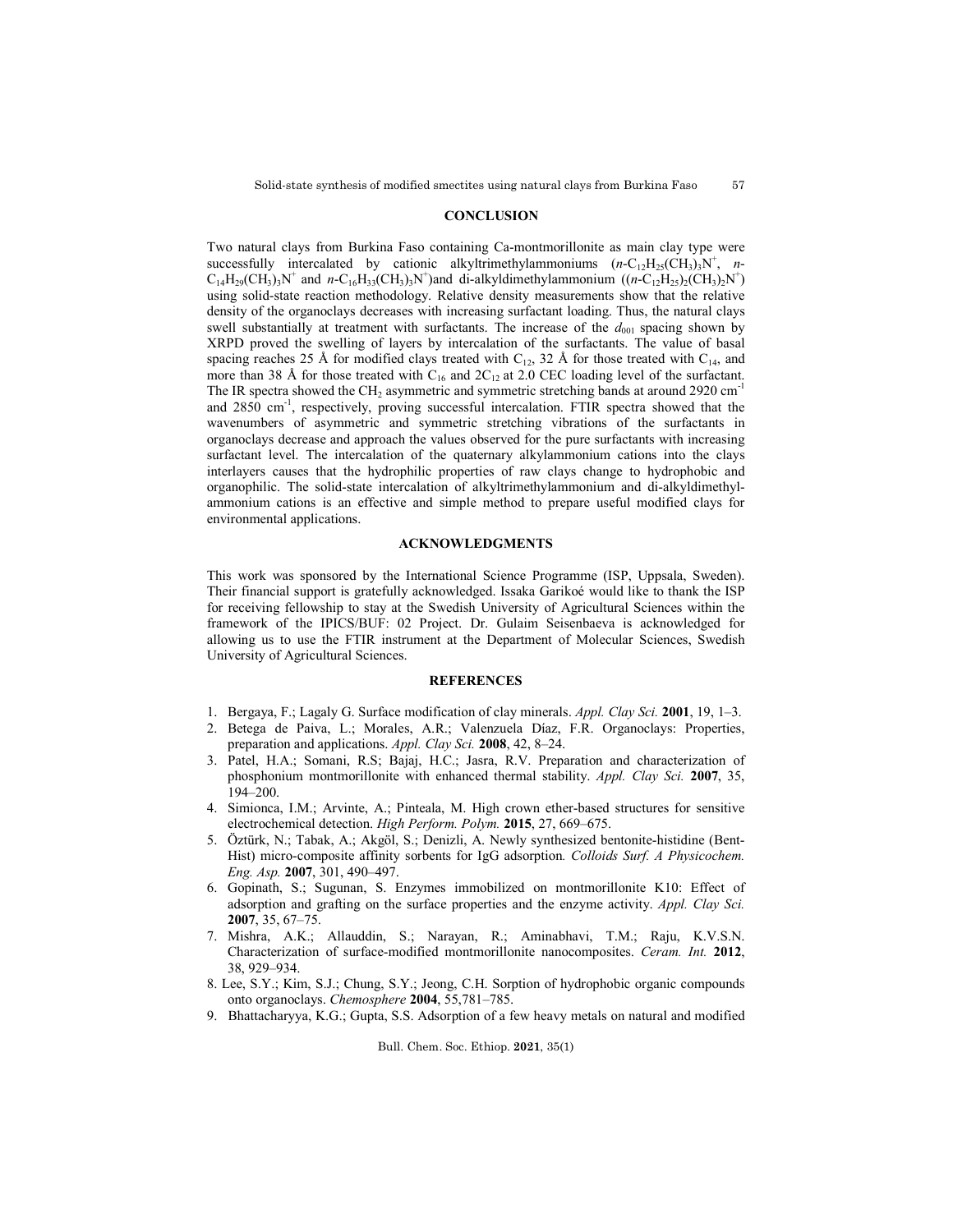#### Issaka Garikoé *et al*.

kaolinite and montmorillonite: A review. *Adv. Colloid Interface Sci.* **2008**, 140, 114–131.

- 10. Chatterjee, A.; Ebina, T.; Onodera, Y.; Mizukami, F. Effect of exchangeable cation on the swelling property of 2:1 dioctahedral smectite a periodic first principle study. *J. Chem. Phys.* **2004**, 120, 3414–3424.
- 11. Guimarães, A.M.F.; Ciminelli, V.S.T.; Vasconcelos, W.L. Smectite organofunctionalized with thiol groups for adsorption of heavy metal ions. *Appl. Clay Sci.* **2009**, 42, 410–414
- 12. Li, Z.; Jiang, W-T; Hong, H. An FTIR investigation of hexadecyltrimethylammonium intercalation into rectorite. *Spectrochim. Acta A Mol. Biomol. Spectrosc.* **2008**, 71, 1525– 1534.
- 13. He, H.; Ray, F.L.; Jianxi, Z. Infrared study of HDTMA (+) intercalated montmorillonite. *Spectrochim. Acta A Mol. Biomol. Spectrosc.* **2004**, 60, 2853–2859.
- 14. Yang, Q.; Gao, M.; Luo, Z.; Yang, S. Enhanced removal of bisphenol A from aqueous solution by organo-montmorillonites modified with novel Gemini pyridinium surfactants containing long alkyl chain. *Chem. Eng. J.* **2016**, 285, 27–38.
- 15. Khaorapapong, N.; Khumchoo, N.; Ogawa, M. Preparation of copper oxide in smectites. *Appl. Clay Sci.* **2015**, 104, 238–244.
- 16. Khumchoo, N.; Khaorapapong, N.; Ogawa, M. Formation of zinc oxide particles in cetyltrimethylammonium-smectites. *Appl. Clay Sci.* **2015**, 105–106, 236–242.
- 17. Önal, M.; Sarikaya, Y. Thermal characterization of methyltributylammonium-smectites. *J. Therm. Anal. Calorim*. **2008**, 91, 835–839.
- 18. Hedley, C.B.; Yuan, G.;Theng, B.K.G. Thermal analysis of montmorillonites modified with quaternary phosphonium and ammonium surfactants. *Appl. Clay Sci.* **2007**, 35, 180–188.
- 19. Maghear, A.; Tertiş M.; Fritea, L.; Marian, I.O.; Indrea, E.; Walcarius, A.; Săndulescu, R. Tetrabutylammonium-modified clay film electrodes: Characterization and application to the detection of metal ions. *Talanta* **2014**, 125, 36–44.
- 20. Park, Y.; Ayoko, G.A.; Frost, R.L. Application of organoclays for the adsorption of recalcitrant organic molecules from aqueous media. *J. Colloid Interface Sci.* **2011**, 354, 292–305.
- 21. Park, Y.; Suna, Z.; Ayoko, G.A.; Frost, R.L. Bisphenol A sorption by organomontmorillonite: Implications for the removal of organic contaminants from water. *Chemosphere* **2014**, 107, 249–256.
- 22. Cabrera, A.; Trigo, C.; Cox, L.; Celis, R.; Cornejo, J. A comparative study of the use of organoclay-based formulations and organic amendment to reduce the leaching of theherbicide MCPA in soil. *Clean-Soil Air Water* **2008**, 36, 990–995.
- 23. He, H.; Ma, L.; Zhu, J.; Frost, R.L.; Theng, B.K.G.; Bergaya, F. Synthesis of organoclays: A critical review and some unresolved issues. *Appl. Clay Sci.* **2014,** 100, 22–28.
- 24. Park, Y.R. Synthesis, characterisation and application of organic surfactants modified clays for water purification, PhD Thesis, Queenland University of Technology, Brisbane Australia, **2013**.
- 25. Ogawa, M.; Handa, T.; Kuroda, K.; Kato, C. Formation of organoammoniummontmorillonites by solid-solid reactions. *Chem. Lett.* **1990**, 19, 71–74.
- 26. Khaorapapong, N.; Ogawa, M. In situ formation of bis(8-hydroxyquinoline) zinc(II) complex in the interlayer spaces of smectites by solid-solid reactions. *J. Phys. Chem. Solids* **2008**, 69, 941–948.
- 27. Ogawa, M.; Kato, K.; Kuroda, K.; Kato, C. Preparation of montmorillonite alkylamine intercalation compounds by solid–solid reactions. *Clay Sci.* **1990**, 8, 31–36.
- 28. Khaorapapong, N.; Ontam, A.; Ogawa, M. Very slow formation of copper sulfide and cobalt sulfide nanoparticles in montmorillonite. *Appl. Clay Sci.* **2011**, 51, 182–186.
- 29. He, H.; Ma, Y.; Zhu, J.; Yuan, P.; Qing, Y. Organoclays prepared from montmorillonites with different cation exchange capacity and surfactant configuration. *Appl. Clay Sci.* **2010**, 48, 67–72.